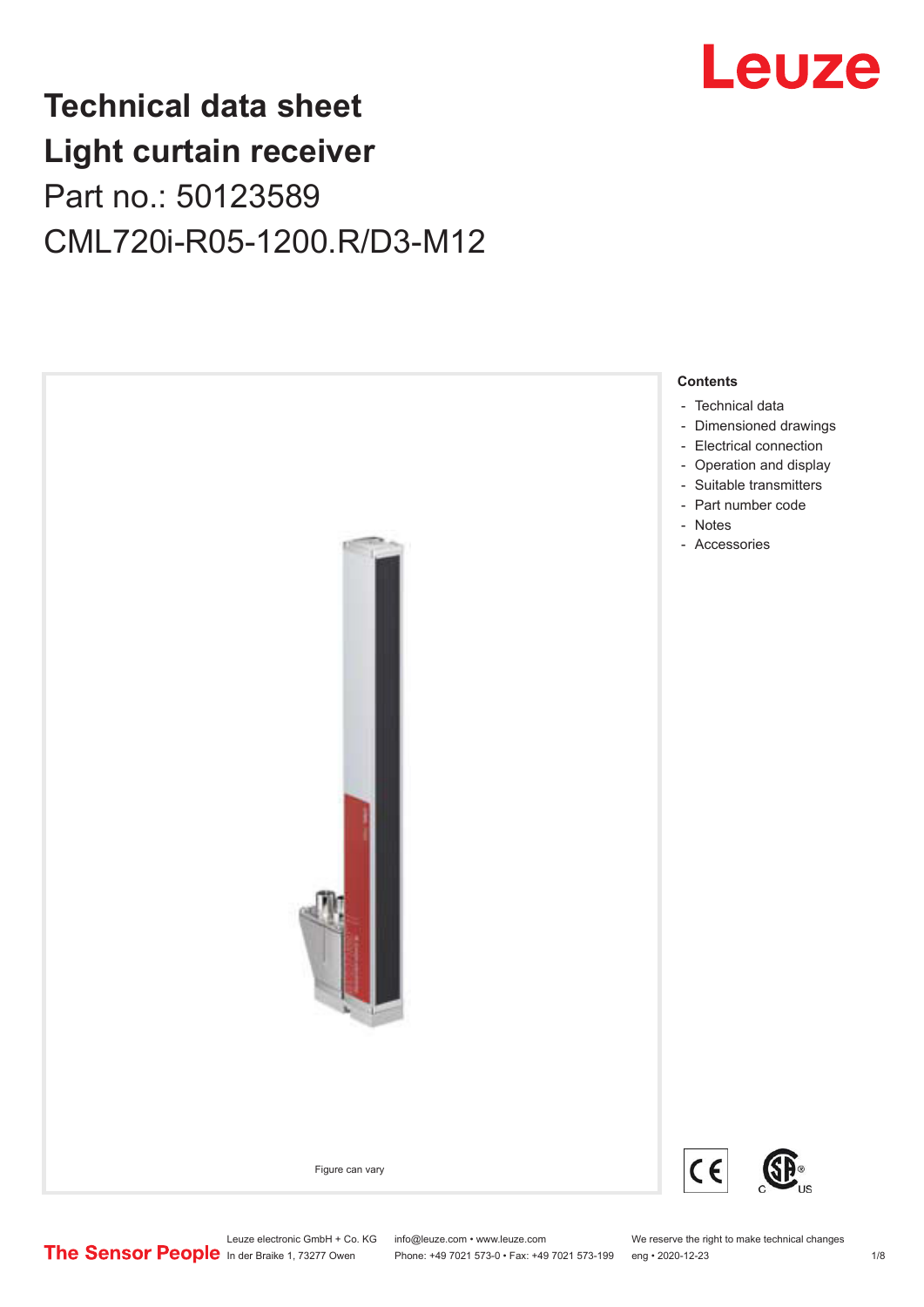### <span id="page-1-0"></span>**Technical data**

# Leuze

| <b>Basic data</b>                                 |                                                                    |
|---------------------------------------------------|--------------------------------------------------------------------|
| <b>Series</b>                                     | 720                                                                |
| <b>Operating principle</b>                        | Throughbeam principle                                              |
| Device type                                       | Receiver                                                           |
| <b>Contains</b>                                   | Accessories for the use of the BT-2R1                              |
| Application                                       | Object measurement                                                 |
| <b>Special version</b>                            |                                                                    |
| <b>Special version</b>                            | Crossed-beam scanning                                              |
|                                                   | Diagonal-beam scanning                                             |
|                                                   | Parallel-beam scanning                                             |
| <b>Optical data</b>                               |                                                                    |
| <b>Operating range</b>                            | Guaranteed operating range                                         |
| <b>Operating range</b>                            | 0.13.5m                                                            |
| <b>Operating range limit</b>                      | Typical operating range                                            |
| <b>Operating range limit</b>                      | 0.14.5m                                                            |
| <b>Measurement field length</b>                   | 1,200 mm                                                           |
| <b>Number of beams</b>                            | 240 Piece(s)                                                       |
| Beam spacing                                      | 5 <sub>mm</sub>                                                    |
|                                                   |                                                                    |
| <b>Measurement data</b>                           |                                                                    |
| Minimum object diameter<br><b>Electrical data</b> | 10 mm                                                              |
|                                                   |                                                                    |
| <b>Protective circuit</b>                         | Polarity reversal protection                                       |
|                                                   | Short circuit protected                                            |
|                                                   | <b>Transient protection</b>                                        |
| Performance data                                  |                                                                    |
| Supply voltage U <sub>B</sub>                     | 18  30 V, DC                                                       |
| <b>Residual ripple</b>                            | 0  15 %, From $U_{\rm B}$                                          |
| <b>Open-circuit current</b>                       | 0  270 mA, The specified values refer                              |
|                                                   | to the entire package consisting of trans-<br>mitter and receiver. |
| Inputs/outputs selectable                         |                                                                    |
| Output current, max.                              | 100 mA                                                             |
| Input resistance                                  | $6,000 \Omega$                                                     |
| Number of inputs/outputs selectable 2 Piece(s)    |                                                                    |
| Type                                              | Inputs/outputs selectable                                          |
|                                                   | <b>DC</b>                                                          |
| Voltage type, outputs                             |                                                                    |
| Switching voltage, outputs                        | Typ. $U_R / 0 V$                                                   |
| Switching voltage, inputs                         | high: ≥6V                                                          |
|                                                   | $low: 4V$                                                          |
|                                                   |                                                                    |
| Input/output 1<br>Activation/disable delay        | 1 ms                                                               |
|                                                   |                                                                    |
| <b>Timing</b>                                     |                                                                    |
| Cycle time                                        | 7.6 ms                                                             |
| Response time per beam                            | $30 \mu s$                                                         |
| <b>Interface</b>                                  |                                                                    |
| Type                                              | RS 485 Modbus                                                      |
| <b>RS 485</b>                                     |                                                                    |
| <b>Function</b>                                   | Process                                                            |

| <b>Service interface</b>                        |                              |
|-------------------------------------------------|------------------------------|
| Type                                            | IO-Link                      |
| <b>IO-Link</b>                                  |                              |
| <b>Function</b>                                 | Configuration via software   |
|                                                 | Service                      |
| <b>Connection</b>                               |                              |
| <b>Number of connections</b>                    | 2 Piece(s)                   |
| <b>Plug outlet</b>                              | Rear side                    |
|                                                 |                              |
| <b>Connection 1</b>                             |                              |
| <b>Function</b>                                 | Configuration interface      |
|                                                 | Connection to transmitter    |
|                                                 | Signal IN                    |
|                                                 | Signal OUT                   |
|                                                 | Voltage supply               |
| <b>Type of connection</b>                       | Connector                    |
| <b>Thread size</b>                              | M <sub>12</sub>              |
| <b>Type</b>                                     | Male                         |
| <b>Material</b>                                 | Metal                        |
| No. of pins                                     | 8-pin                        |
| Encoding                                        | A-coded                      |
|                                                 |                              |
| <b>Connection 2</b><br><b>Function</b>          | <b>BUS IN</b>                |
|                                                 | <b>BUS OUT</b>               |
|                                                 | Connector                    |
| <b>Type of connection</b><br><b>Thread size</b> | M <sub>12</sub>              |
|                                                 | Female                       |
| Type<br><b>Material</b>                         | Metal                        |
| No. of pins                                     | 5-pin                        |
| Encoding                                        | B-coded                      |
|                                                 |                              |
| <b>Mechanical data</b>                          |                              |
| Design                                          | Cubic                        |
| Dimension (W x H x L)                           | 29 mm x 35.4 mm x 1,223 mm   |
| <b>Housing material</b>                         | Metal                        |
| <b>Metal housing</b>                            | Aluminum                     |
| Lens cover material                             | Plastic                      |
| Net weight                                      | 1,400 g                      |
| <b>Housing color</b>                            | Silver                       |
| <b>Type of fastening</b>                        | Groove mounting              |
|                                                 | Via optional mounting device |
| <b>Operation and display</b>                    |                              |
| Type of display                                 | LED                          |
|                                                 | OLED display                 |
| <b>Number of LEDs</b>                           | 2 Piece(s)                   |
| Type of configuration                           | Software                     |
|                                                 | Teach-in                     |
|                                                 |                              |
| <b>Environmental data</b>                       |                              |
| Ambient temperature, operation                  | $-3060 °C$                   |
| Ambient temperature, storage                    | $-40$ 70 °C                  |
|                                                 |                              |

Leuze electronic GmbH + Co. KG info@leuze.com • www.leuze.com We reserve the right to make technical changes In der Braike 1, 73277 Owen Phone: +49 7021 573-0 • Fax: +49 7021 573-199 eng • 2020-12-23 2 /8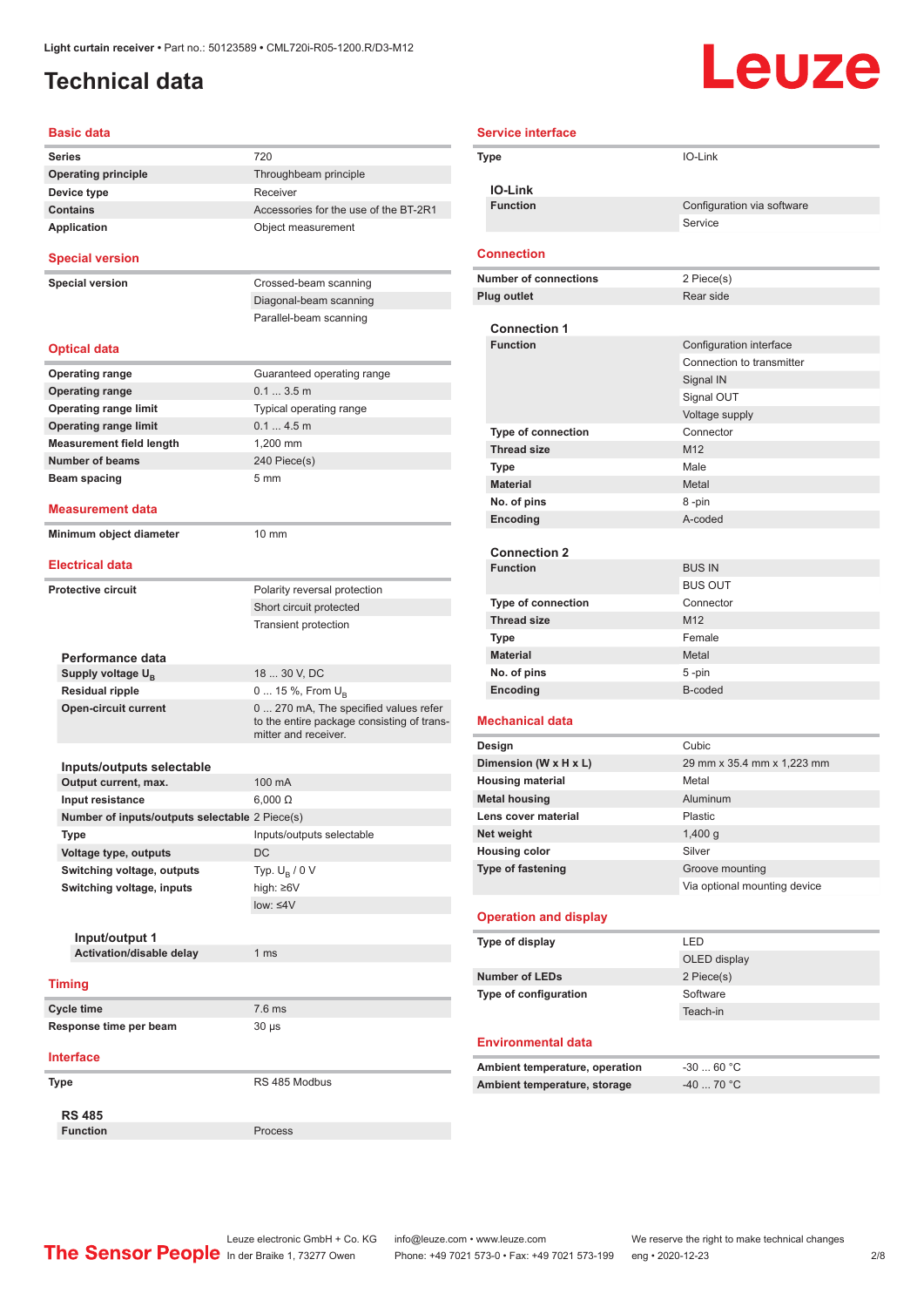### **Technical data**

## Leuze

#### **Certifications**

| Degree of protection     | IP 65         |
|--------------------------|---------------|
| <b>Protection class</b>  | Ш             |
| <b>Certifications</b>    | c CSA US      |
| <b>Standards applied</b> | IEC 60947-5-2 |
|                          |               |

#### **Classification**

| <b>Customs tariff number</b> | 90314990 |
|------------------------------|----------|
| eCl@ss 5.1.4                 | 27270910 |
| eCl@ss 8.0                   | 27270910 |
| eCl@ss 9.0                   | 27270910 |
| eCl@ss 10.0                  | 27270910 |
| eCl@ss 11.0                  | 27270910 |
| <b>ETIM 5.0</b>              | EC002549 |
| <b>ETIM 6.0</b>              | EC002549 |
| <b>ETIM 7.0</b>              | EC002549 |
|                              |          |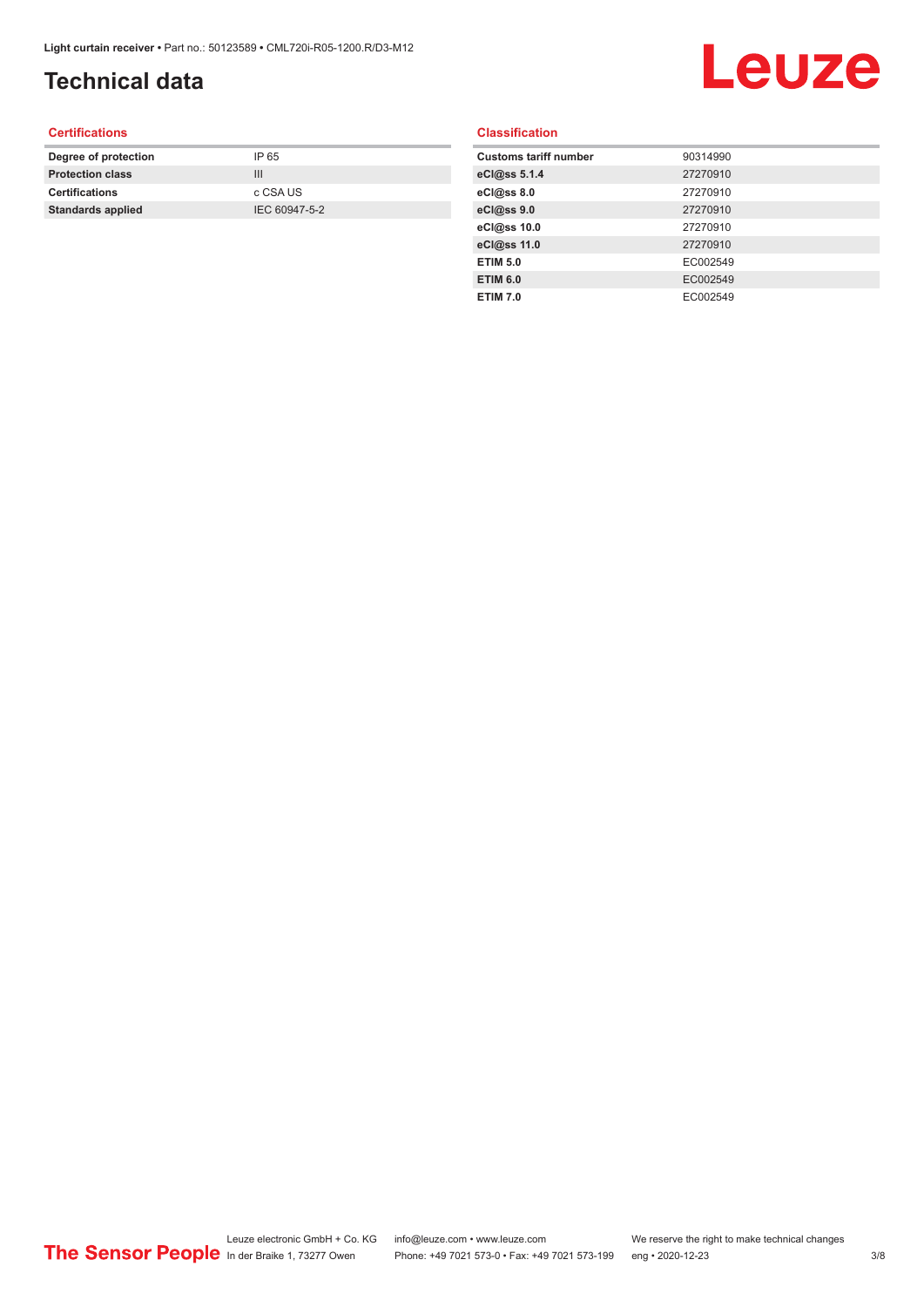#### <span id="page-3-0"></span>**Dimensioned drawings**

All dimensions in millimeters



A Beam spacing 5 mm

G Fastening groove

- B Measurement field length 1200 mm
- F M6 thread
- R Receiver
	- Y 2.5 mm

T Transmitter



**Leuze**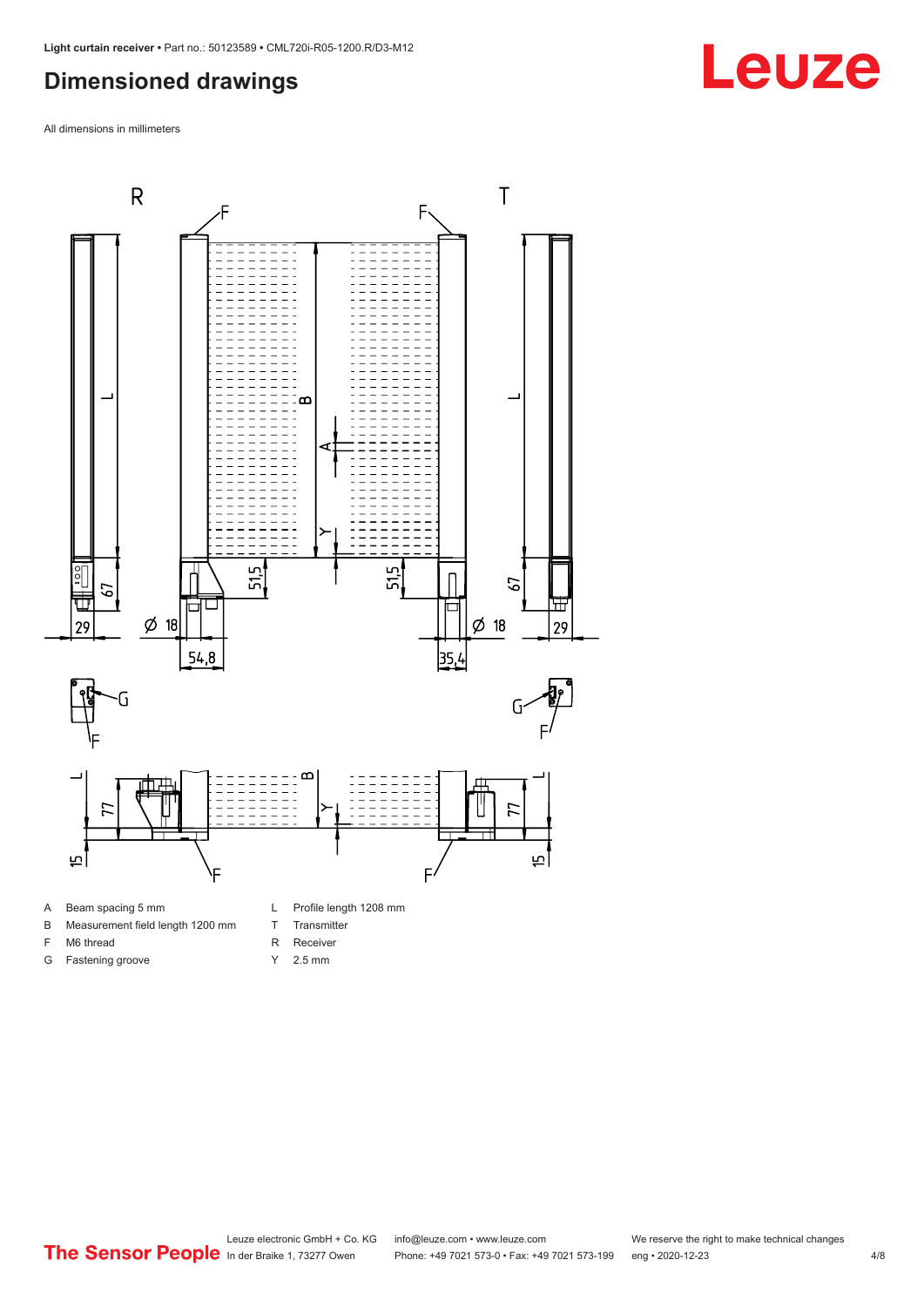#### <span id="page-4-0"></span>**Dimensioned drawings**





A PWR / SW IN / OUT B BUS IN / OUT

### **Electrical connection**

#### **Connection 1**

| <b>Function</b>    | Configuration interface   |
|--------------------|---------------------------|
|                    | Connection to transmitter |
|                    | Signal IN                 |
|                    | Signal OUT                |
|                    | Voltage supply            |
| Type of connection | Connector                 |
| <b>Thread size</b> | M12                       |
| <b>Type</b>        | Male                      |
| <b>Material</b>    | Metal                     |
| No. of pins        | 8-pin                     |
| Encoding           | A-coded                   |

#### **Pin Pin assignment**

|                | $V +$            |  |
|----------------|------------------|--|
| $\overline{2}$ | I/O <sub>1</sub> |  |
| 3              | <b>GND</b>       |  |
| $\overline{4}$ | IO-Link          |  |
| 5              | I/O <sub>2</sub> |  |
| 6              | RS 485 Tx+       |  |
|                | RS 485 Tx+       |  |
| 8              | <b>FE/SHIELD</b> |  |
|                |                  |  |



#### **Connection 2**

| <b>Function</b>    | <b>BUS IN</b>  |
|--------------------|----------------|
|                    | <b>BUS OUT</b> |
| Type of connection | Connector      |
| <b>Thread size</b> | M12            |
| <b>Type</b>        | Female         |
| <b>Material</b>    | Metal          |
| No. of pins        | $5$ -pin       |
| Encoding           | B-coded        |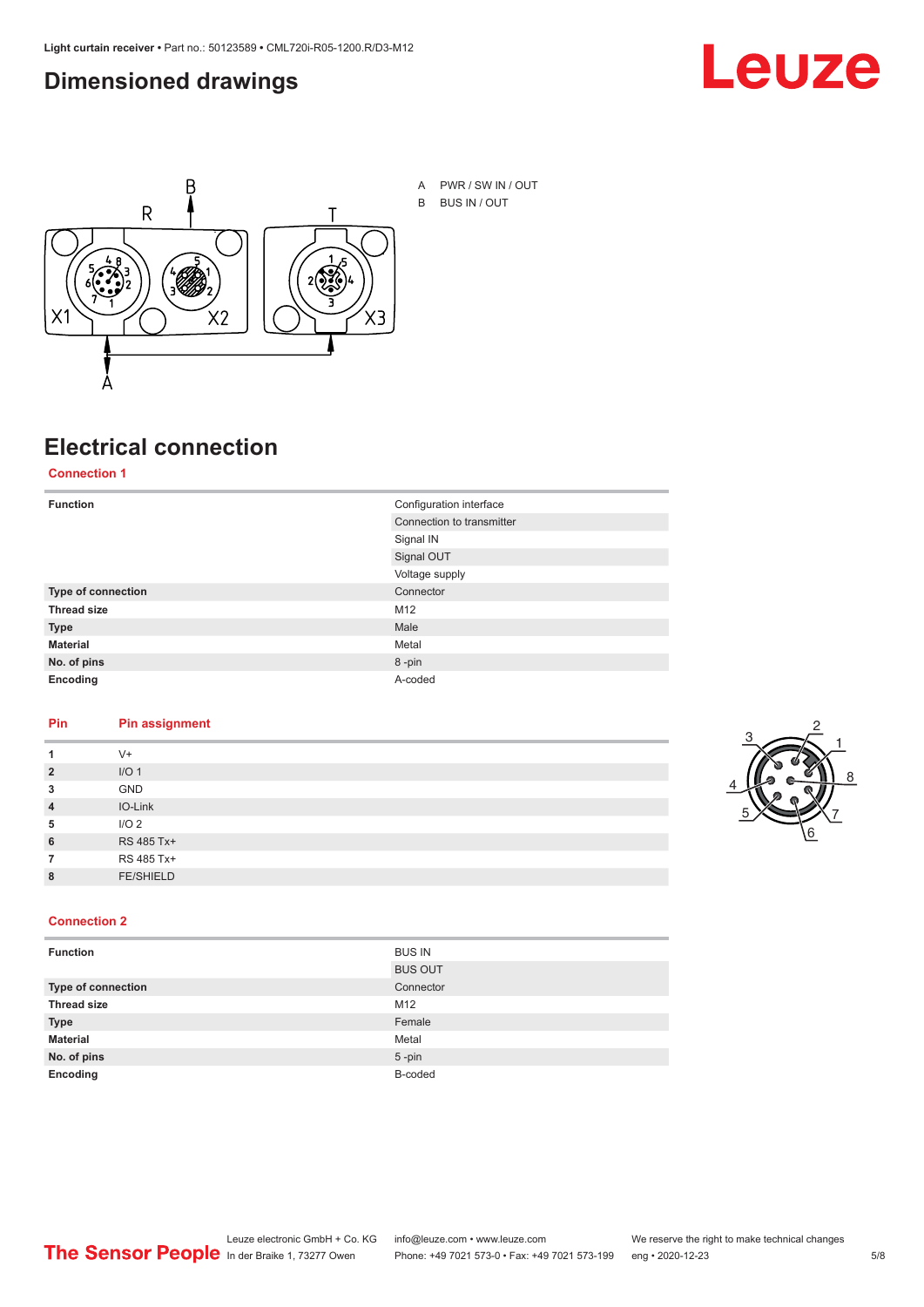### <span id="page-5-0"></span>**Electrical connection**

| Pin | Pin assignment   |  |
|-----|------------------|--|
|     | V+               |  |
| ∍   | Tx-              |  |
| 3   | PB GND           |  |
|     | Tx+              |  |
| 5   | <b>FE/SHIELD</b> |  |

### **Operation and display**

| <b>LED</b>     | <b>Display</b>           | <b>Meaning</b>                         |
|----------------|--------------------------|----------------------------------------|
|                | Green, continuous light  | Operational readiness                  |
|                | Green, flashing          | Teach / error                          |
| $\overline{2}$ | Yellow, continuous light | Light path free, with function reserve |
|                | Yellow, flashing         | No function reserve                    |
|                | Off                      | Object detected                        |

#### **Suitable transmitters**

| Part no. | <b>Designation</b>         | <b>Article</b>               | <b>Description</b>                                                          |
|----------|----------------------------|------------------------------|-----------------------------------------------------------------------------|
| 50119463 | CML720i-T05-<br>1200.R-M12 | Light curtain<br>transmitter | Operating range: 0.1  3.5 m<br>Connection: Connector, M12, Rear side, 5-pin |

#### **Part number code**

Part designation: **CML7XXi-YZZ-AAAA.BCCCDDD-EEEFFF**

| <b>CML</b>  | <b>Operating principle</b><br>Measuring light curtain                                                                                     |
|-------------|-------------------------------------------------------------------------------------------------------------------------------------------|
| 7XXi        | <b>Series</b><br>720i: 720i series<br>730i: 730i series                                                                                   |
| Y           | Device type<br>T: transmitter<br>R: receiver                                                                                              |
| <b>ZZ</b>   | <b>Beam spacing</b><br>$05:5$ mm<br>10:10 mm<br>20:20 mm<br>40:40 mm                                                                      |
| <b>AAAA</b> | Measurement field length [mm], dependent on beam spacing                                                                                  |
| B           | Equipment<br>A: connector outlet, axial<br>R: rear connector outlet                                                                       |
| <b>CCC</b>  | Interface<br>L: IO-Link<br>/CN: CANopen<br>/PB: PROFIBUS<br>/PN: PROFINET<br>/CV: Analog current and voltage output<br>/D3: RS 485 Modbus |

**Leuze**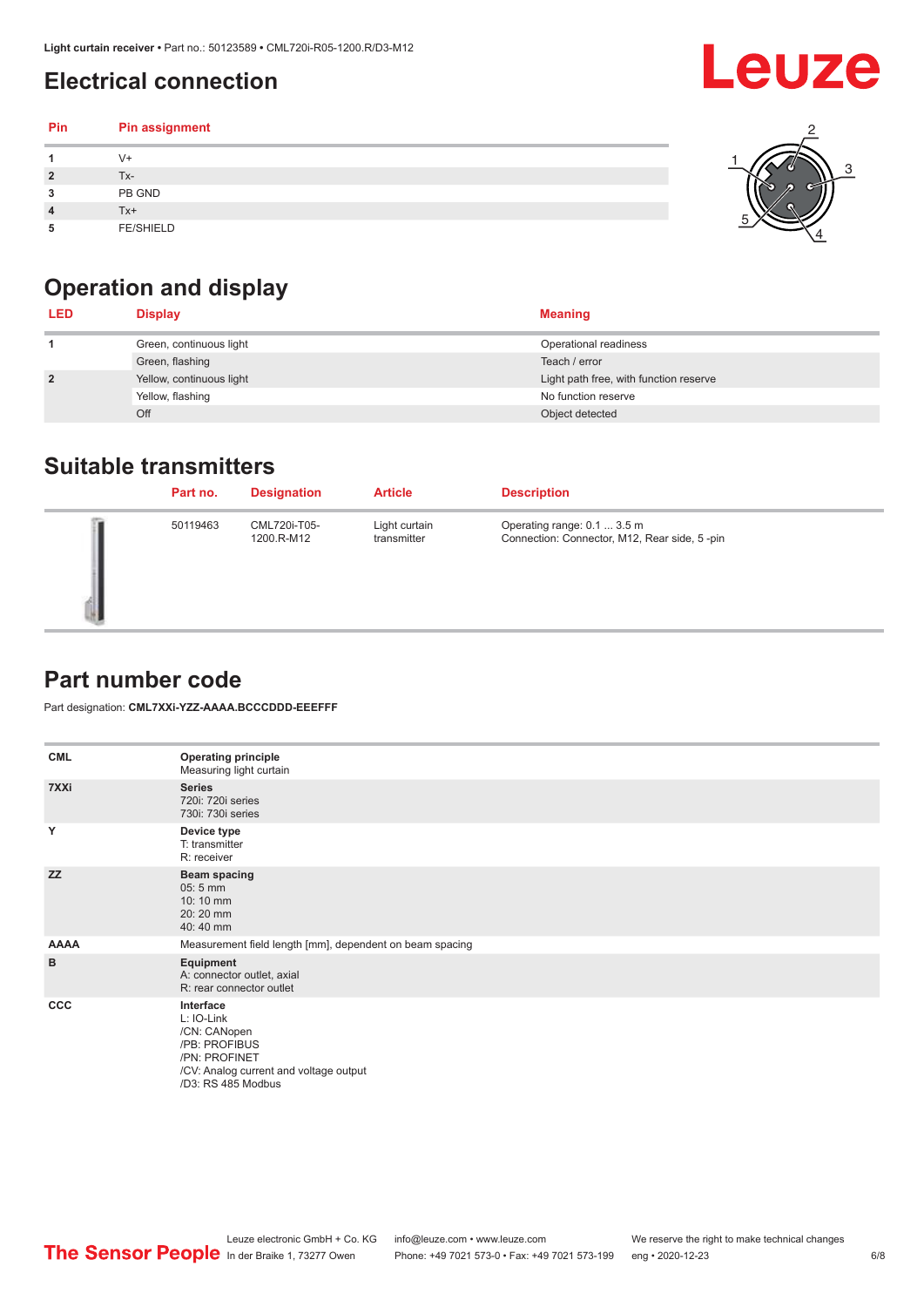#### <span id="page-6-0"></span>**Part number code**



| <b>DDD</b> | <b>Special equipment</b><br>-PS: Power Setting                                                    |
|------------|---------------------------------------------------------------------------------------------------|
| <b>EEE</b> | <b>Electrical connection</b><br>M12: M12 connector                                                |
| <b>FFF</b> | -EX: Explosion protection                                                                         |
|            | <b>Note</b>                                                                                       |
| $\bullet$  | Vector A list with all available device types can be found on the Leuze website at www.leuze.com. |

#### **Notes**

| Observe intended use!                                                                                                                                                                                                            |
|----------------------------------------------------------------------------------------------------------------------------------------------------------------------------------------------------------------------------------|
| $\%$ This product is not a safety sensor and is not intended as personnel protection.<br>$\%$ The product may only be put into operation by competent persons.<br>$\%$ Only use the product in accordance with its intended use. |
|                                                                                                                                                                                                                                  |



#### **For UL applications:**

ª For UL applications, use is only permitted in Class 2 circuits in accordance with the NEC (National Electric Code). ª These proximity switches shall be used with UL Listed Cable assemblies rated 30V, 0.5A min, in the field installation, or equivalent (categories: CYJV/ CYJV7 or PVVA/PVVA7)

#### **Accessories**

### Connection technology - Connection cables

|        | Part no. | <b>Designation</b>     | <b>Article</b>   | <b>Description</b>                                                                                                                                         |
|--------|----------|------------------------|------------------|------------------------------------------------------------------------------------------------------------------------------------------------------------|
| 2<br>W | 50132079 | KD U-M12-5A-V1-<br>050 | Connection cable | Connection 1: Connector, M12, Axial, Female, A-coded, 5-pin<br>Connection 2: Open end<br>Shielded: No<br>Cable length: 5,000 mm<br>Sheathing material: PVC |

#### Connection technology - Y distribution cables

|   |   | Part no. | <b>Designation</b>          | <b>Article</b>        | <b>Description</b>                                                                                                                                                                                                                                                                                  |
|---|---|----------|-----------------------------|-----------------------|-----------------------------------------------------------------------------------------------------------------------------------------------------------------------------------------------------------------------------------------------------------------------------------------------------|
| Ø | ø | 50118183 | K-Y1 M12A-5m-<br>M12A-S-PUR | Interconnection cable | Connection 1: Connector, M12, Axial, Female, A-coded, 5-pin<br>Connection 2: Connector, M12, Axial, Male, A-coded, 5-pin<br>Connection 3: Connector, M12, Axial, Female, A-coded, 8-pin<br>Shielded: Yes<br>Cable length fork 1: 5,000 mm<br>Cable length fork 2: 150 mm<br>Sheathing material: PUR |